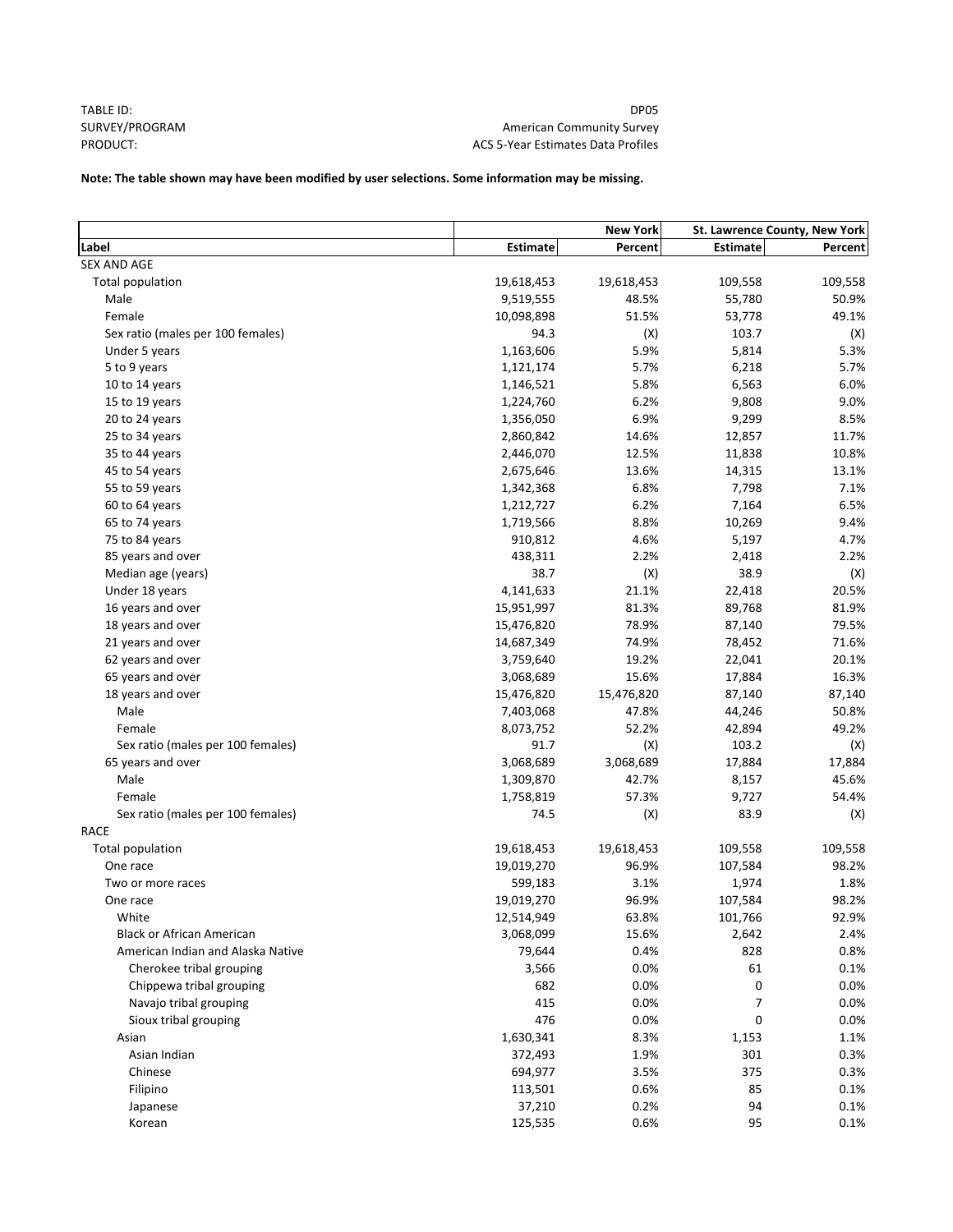| Vietnamese                                                   | 30,091     | 0.2%       | 100         | 0.1%    |
|--------------------------------------------------------------|------------|------------|-------------|---------|
| Other Asian                                                  | 256,534    | 1.3%       | 103         | 0.1%    |
| Native Hawaiian and Other Pacific Islander                   | 8,017      | 0.0%       | 68          | 0.1%    |
| Native Hawaiian                                              | 2,621      | 0.0%       | 3           | 0.0%    |
| Guamanian or Chamorro                                        | 1,136      | 0.0%       | $\mathbf 0$ | 0.0%    |
| Samoan                                                       | 1,126      | 0.0%       | 13          | 0.0%    |
| Other Pacific Islander                                       | 3,134      | 0.0%       | 52          | 0.0%    |
| Some other race                                              | 1,718,220  | 8.8%       | 1,127       | 1.0%    |
| Two or more races                                            | 599,183    | 3.1%       | 1,974       | 1.8%    |
| White and Black or African American                          | 173,886    | 0.9%       | 505         | 0.5%    |
| White and American Indian and Alaska Native                  | 55,358     | 0.3%       | 677         | 0.6%    |
| White and Asian                                              | 117,347    | 0.6%       | 365         | 0.3%    |
| Black or African American and American Indian and Alaska Nat | 22,272     | 0.1%       | 31          | 0.0%    |
| Race alone or in combination with one or more other races    |            |            |             |         |
| Total population                                             | 19,618,453 | 19,618,453 | 109,558     | 109,558 |
| White                                                        | 12,974,656 | 66.1%      | 103,599     | 94.6%   |
| <b>Black or African American</b>                             | 3,368,296  | 17.2%      | 3,268       | 3.0%    |
| American Indian and Alaska Native                            | 208,235    | 1.1%       | 1,575       | 1.4%    |
| Asian                                                        | 1,814,634  | 9.2%       | 1,653       | 1.5%    |
| Native Hawaiian and Other Pacific Islander                   | 29,731     | 0.2%       | 125         | 0.1%    |
| Some other race                                              | 1,877,245  | 9.6%       | 1,393       | 1.3%    |
| HISPANIC OR LATINO AND RACE                                  |            |            |             |         |
| Total population                                             | 19,618,453 | 19,618,453 | 109,558     | 109,558 |
| Hispanic or Latino (of any race)                             | 3,705,588  | 18.9%      | 2,532       | 2.3%    |
| Mexican                                                      | 477,194    | 2.4%       | 408         | 0.4%    |
| <b>Puerto Rican</b>                                          | 1,092,883  | 5.6%       | 1,069       | 1.0%    |
| Cuban                                                        | 75,407     | 0.4%       | 94          | 0.1%    |
| Other Hispanic or Latino                                     | 2,060,104  | 10.5%      | 961         | 0.9%    |
| Not Hispanic or Latino                                       | 15,912,865 | 81.1%      | 107,026     | 97.7%   |
| White alone                                                  | 10,959,534 | 55.9%      | 100,770     | 92.0%   |
| Black or African American alone                              | 2,808,679  | 14.3%      | 2,429       | 2.2%    |
| American Indian and Alaska Native alone                      | 46,139     | 0.2%       | 828         | 0.8%    |
| Asian alone                                                  | 1,616,028  | 8.2%       | 1,125       | 1.0%    |
| Native Hawaiian and Other Pacific Islander alone             | 5,591      | 0.0%       | 68          | 0.1%    |
| Some other race alone                                        | 105,032    | 0.5%       | 154         | 0.1%    |
| Two or more races                                            | 371,862    | 1.9%       | 1,652       | 1.5%    |
| Two races including Some other race                          | 36,006     | 0.2%       | 40          | 0.0%    |
| Two races excluding Some other race, and Three or more rac   | 335,856    | 1.7%       | 1,612       | 1.5%    |
| Total housing units                                          | 8,287,087  | (X)        | 53,102      | (X)     |
| CITIZEN, VOTING AGE POPULATION                               |            |            |             |         |
| Citizen, 18 and over population                              | 13,686,685 | 13,686,685 | 84,800      | 84,800  |
| Male                                                         | 6,508,410  | 47.6%      | 42,934      | 50.6%   |
| Female                                                       | 7,178,275  | 52.4%      | 41,866      | 49.4%   |

## **DATA NOTES**

| TABLE ID       | DP05                                                                           |
|----------------|--------------------------------------------------------------------------------|
| SURVEY/PROGRAM | <b>American Community Survey</b>                                               |
| VINTAGE        | 2018                                                                           |
| <b>DATASET</b> | ACSDP5Y2018                                                                    |
| PRODUCT:       | ACS 5-Year Estimates Data Profiles                                             |
| FTP URL:       | None                                                                           |
| API URL:       | Download the entire table at https://api.census.gov/data/2018/acs/acs5/profile |
|                |                                                                                |

New York; St. Lawrence County, New Y

**USER SELECTIONS**

GEOS **DATASETS** mates Data Profiles

# **EXCLUDED COLUMNS**

None